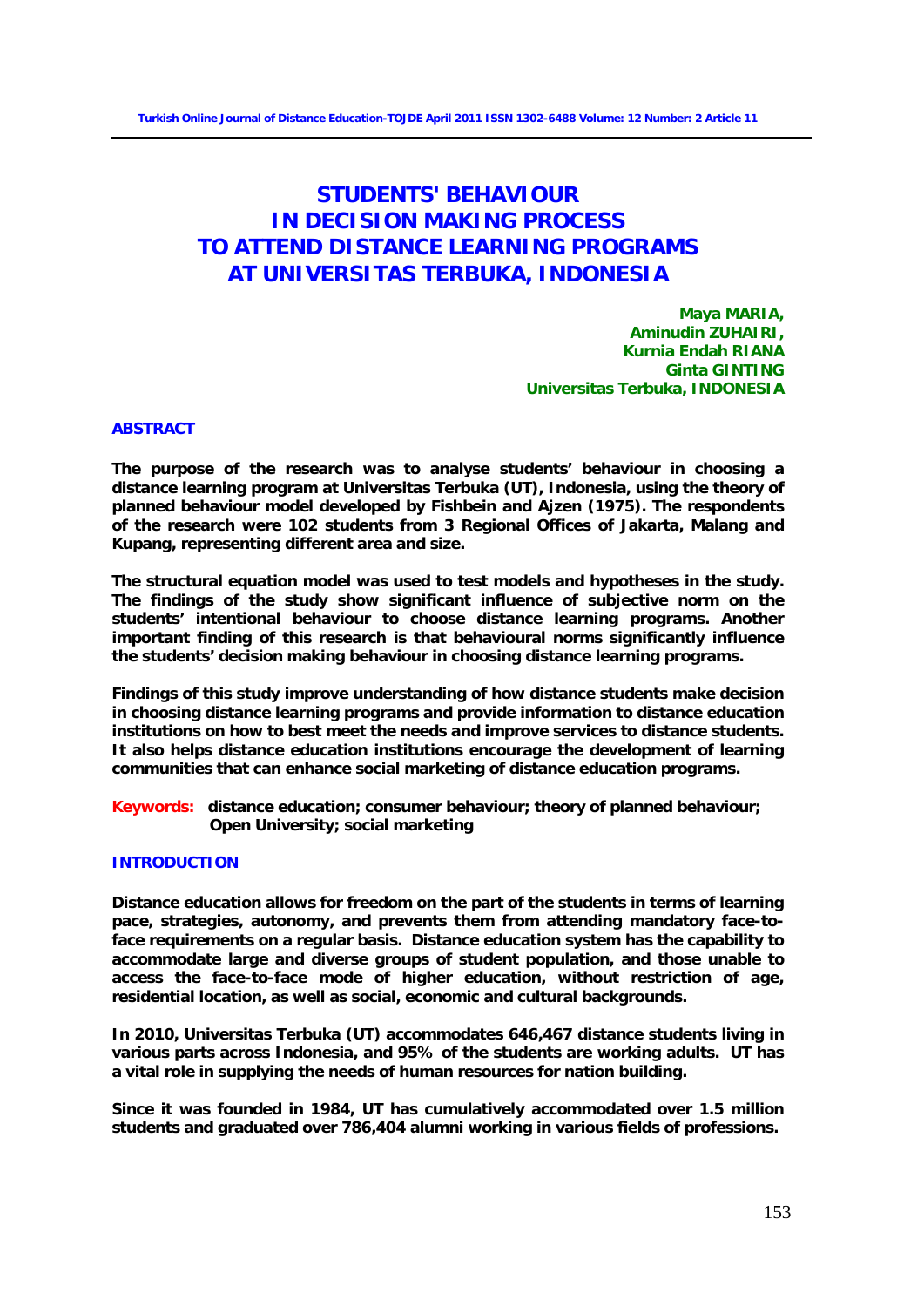

**Figure: 1 Number of Universitas Terbuka Students by Faculty (as of 30 September 2010), Source: UT, 2010.**

# **Notes:**

**FKIP PENDAS: Faculty of Teacher Training and Educational Sciences, In-Service Basic Education Teacher Program** 

**FKIP NON PENDAS: Faculty of Teacher Training and Educational Sciences, other than In-Service Basic Education Teacher Program** 

- **FMIPA: Faculty of Mathematics and Natural Sciences**
- **FEKON: Faculty of Economics**
- **FISIP: Faculty of Social and Political Sciences**
- **PASCA: Graduate Program**

**Education is the basic right of the citizen. The strategic role of education is to develop human resources with the necessary competency and skills needed to be able to compete in the world of work. In marketing term, education can be defined as a** high involvement product, **because it requires careful considerations in terms of finance and time involved, and thus a hasty decision to choose an educational program would be at high risk. Before deciding to choose an educational institution or program, consumers or prospective students will find more detail information and evaluate quality among various educational institutions. One's choice of an educational institution can lead to high risk, especially financial and time risks (Sumardy, 2003).** 

**Being a** high involvement product, **consumers' decision to purchase an educational program is affected by internal and external factors. Research on student behaviour in higher education, among others, can be seen from the students' attitudes, subjective norms or views and experiences of others, and how students evaluate their learning process. An analysis of consumer attitudes can yield useful diagnostic or predictive findings. Identifying a receptive market, evaluating the current marketing activities and potentials, and predicting future behaviour are some of the methods of indicating how attitudes can help marketing decision making (Dharmmesta, 1998). Educational institutions need to know the consumers' behavioural patterns that can form and influence the decision to purchase particular products or services.**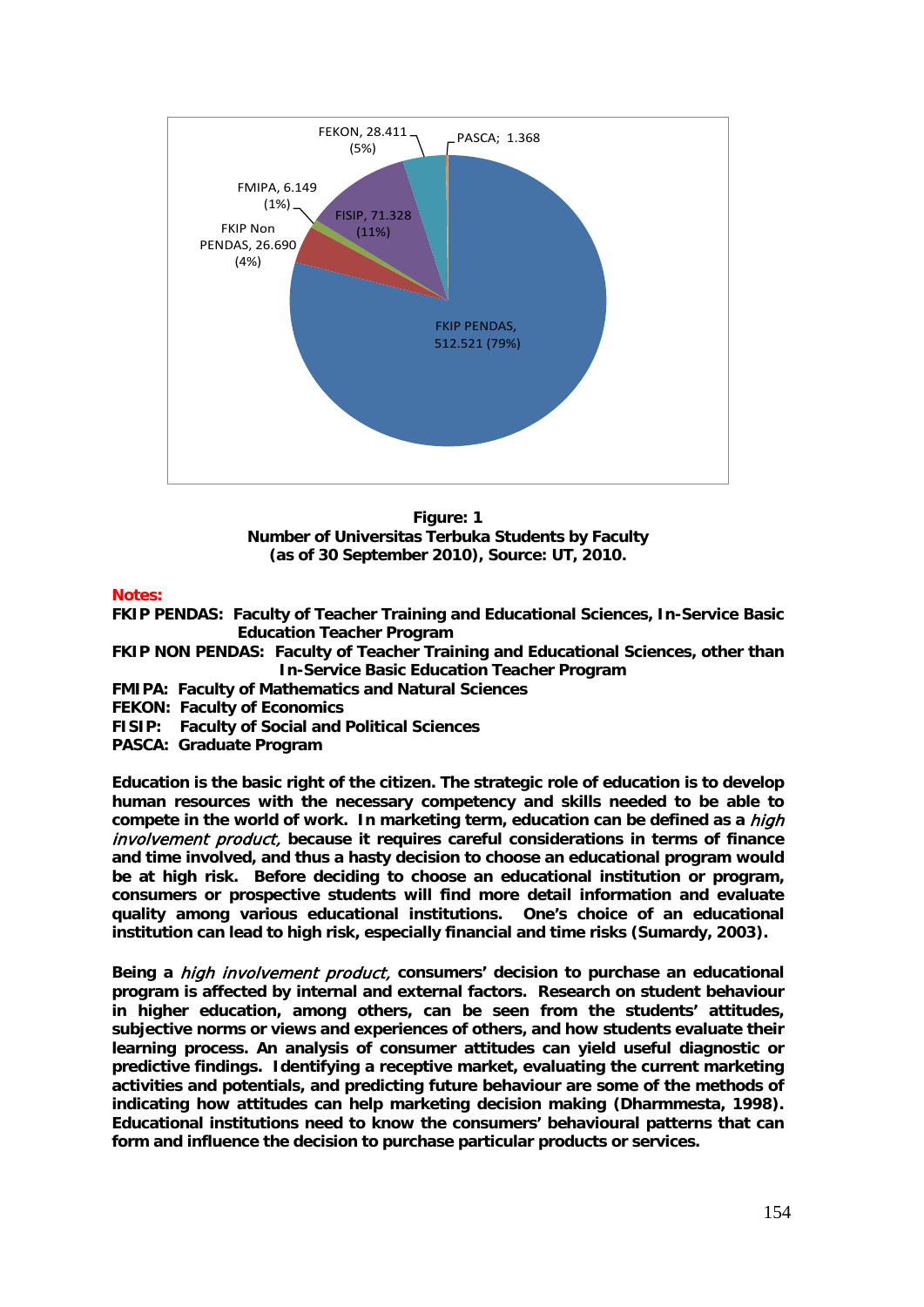**Researching consumer behaviour patterns of distance education is important to understand the interests of prospective students to continue their studies. One of the research designs to examine consumer attitudes towards consumer product portfolio with respect to the attributes of service products is a model of** Theory of Planned Behaviour, **developed by Fisbhein and Ajzen (1975). According to Ajzen and Fisbhein (1975), a person's behaviour depends on the intention, whereas intention to behave is highly dependent on the attitude toward behaviour, subjective norm and perceived behavioural control. The attitudes of individuals are formed from the combination of beliefs and evaluation of consumer confidence. While the subjective norm is determined by the confidence and motivation that another important person believes he or she should implement or not the behaviour.** 

**Belief indicates one's information about an object, and based on the information, attitudes or behaviours toward an object are favourable or adverse selection (Ajzen and Fisbhein, 1975). Aspects of knowledge that affect attitudes can be positive or negative. Subjective norms contain individual decision made after considering the views of people who influence the subjective norm concerning a specific behaviour. Ajzen and Fisbhein's theory of planned behaviour (1975), which has been modified by Assael (1998), explains that the evaluation of product attributes influence perceived behavioural control. Overall evaluation of an action affects the intention to decide to choose the product or service and ultimately affect a person's decision to make a purchase.** 

**This study analyses students' behaviour in choosing study programs in distance learning based on the** Theory of Planned Behaviour approach. **It attempts to describe the following aspects:** 

- **the influence of attitude toward behaviour, subjective norm and perceived behavioural control on the intention to select distance learning;**
- **the effect of control perceived behavioural decision on choosing distance learning; and**
- **the effect of intentions on the decision to choose distance learning.**

**The findings of the research are expected to reveal distance students' intention so that they may help a distance education institution in formulating appropriate marketing policies and strategies.** 

#### **LITERATURE REVIEW**

**This study uses** Theory of Planned Behaviour, **which is the development of the** Theory of Reasoned Action, **as research framework**. **This theory explains attitudes toward behaviour, subjective norm and perceived behavioural control variables that precede the intentions and behaviour (Dharmmesta, 1998). The main idea of the** Theory of Planned Behaviour **is the intention of a person to perform behaviour, because the intention is intervening variable that causes behaviour of attitudes and other variables. Intention is a mediating influence of various motivational factors that impact on a behaviour.- In addition, the intention also shows how hard a person attempts to perform behaviour, or how much effort is planned to act and the intention is most influential to subsequent behaviour (Ajzen, 1991). Dharmmesta (1998) describes more specifically** Theory of Planned Behaviour **and suggests the existence of three independent determinants of interest conceptually as the following.**

 **Attitude toward the behaviour, which indicates the degree to which a person has judgement about certain behaviours.**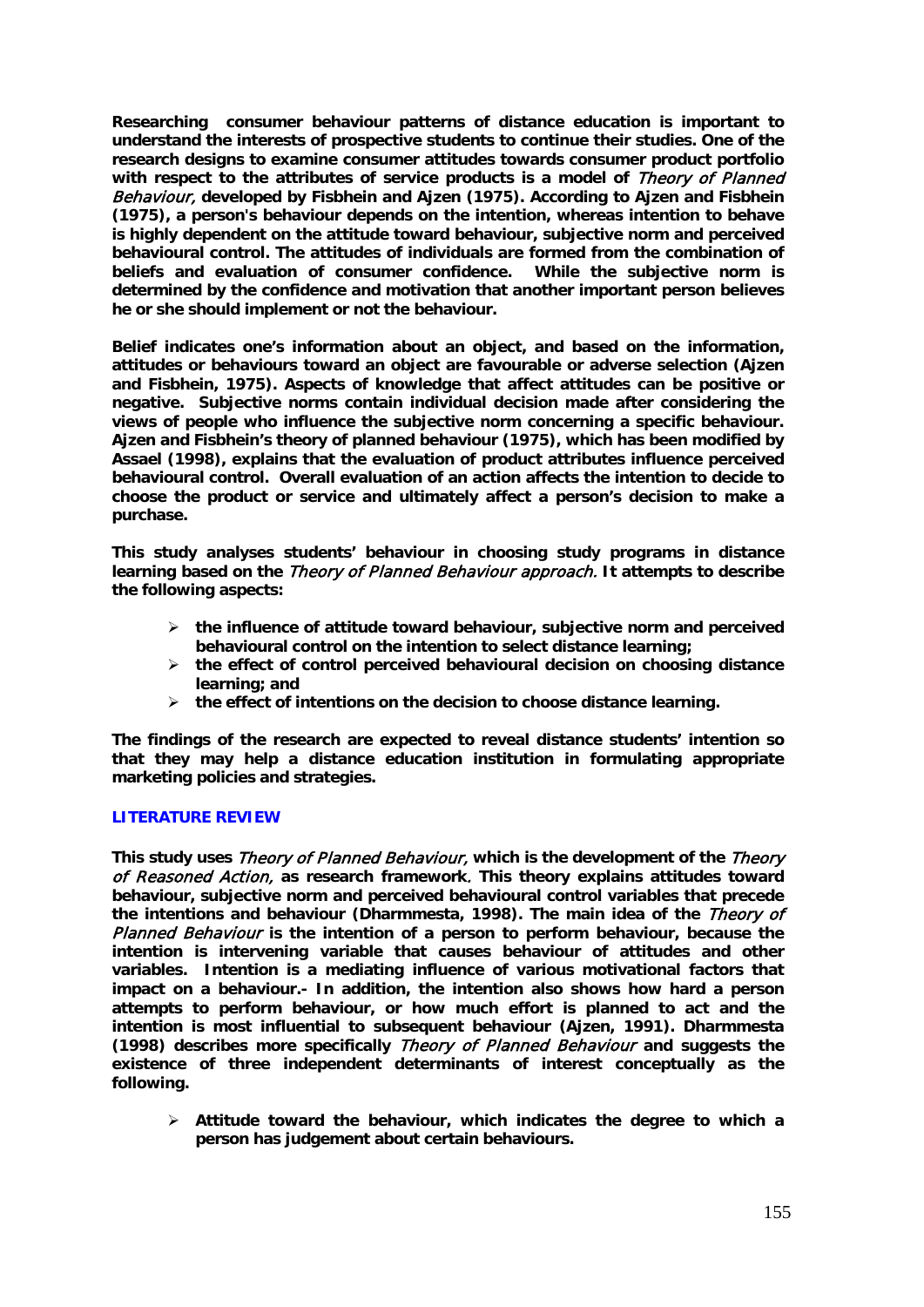- **Subjective norms, as social factors that indicate the perceived social pressure to act or not to act certain behaviours.**
- **Perceived behavioural control, a variable that does not exist in the Theory** of Reasoned Action; **this variable indicates the level of decision making based on past experience.**

Theory of Planned Behaviour **explains that consumer behaviour and behavioural intention are not only influenced by the attitude and subjective norms but also are influenced by a person's control over behaviour.** 

**Perceived behavioural control is a reflection of what is felt by consumers, including barriers experienced by consumers. Perceived behavioural control serves as the controlling variable of intentions and actions of individual behaviour that complements the attitude toward behaviour and subjective norm.** 

**Perceived behavioural control states the ease or difficulty experienced by the individual at the time of performing the behaviour or after the act of behaviour.** 

**Several researches showed the influence of attitude, subjective norm and behavioural control on the intention and its relation to the decision to purchase and the variation of the relationship. The research findings of Sulistyo and Cahyono (2001) show that partial intention is determined by the consequences of consumer felt behaviour, but the attitude toward behaviour, subjective norms and perceived consequences simultaneously affect consumer behaviour intentions.** 

**Another study by Sihombing (2003) shows partially that intention is determined by consumer's attitudes toward behaviour, subjective norm and perceived consequences. Consumer purchasing intentions determine consumer buying behaviour, and frequency of purchase is also a predictor of consumer purchase intentions.** 

**Meanwhile, Denny (2006) shows partially that the intention of consumer behaviour is determined by attitude toward behaviour, subjective norms and perceived consequences. Furthermore, consumer purchasing intentions determine consumer buying behaviour, subjective norms and the dominant factor influencing the intention to buy, whereas purchasing behaviour is also determined by the consequences perceived by consumers.** 

**Riana et. al. (2006) show that the existence of a number of factors relating to peers' experience becomes an important motivating factor to decide distance learning in a distance education institution. Another research finding by Riana et. al. (2006) is the presence of younger age groups with different motivations in deciding distance learning. Distance students of younger age group pay more attention to factors relating to status with college education compared to older age groups. Flexibility of distance learning is considered the most important criteria in deciding college education. While the source of information in deciding college education is based on the sources of impersonal information, such as institution brochures and websites.**

## **RESEARCH METHOD**

**This study uses the framework of** Theory of Planned Behaviour. **Factors measured are antecedent factors that is the attitude toward behaviour, subjective norm and behavioural control, while the consequence factors are consumer purchase intentions and purchase decisions. Intention to behave is determined by attitude toward behaviour, subjective norm and felt behavioural control. Indirect purchasing**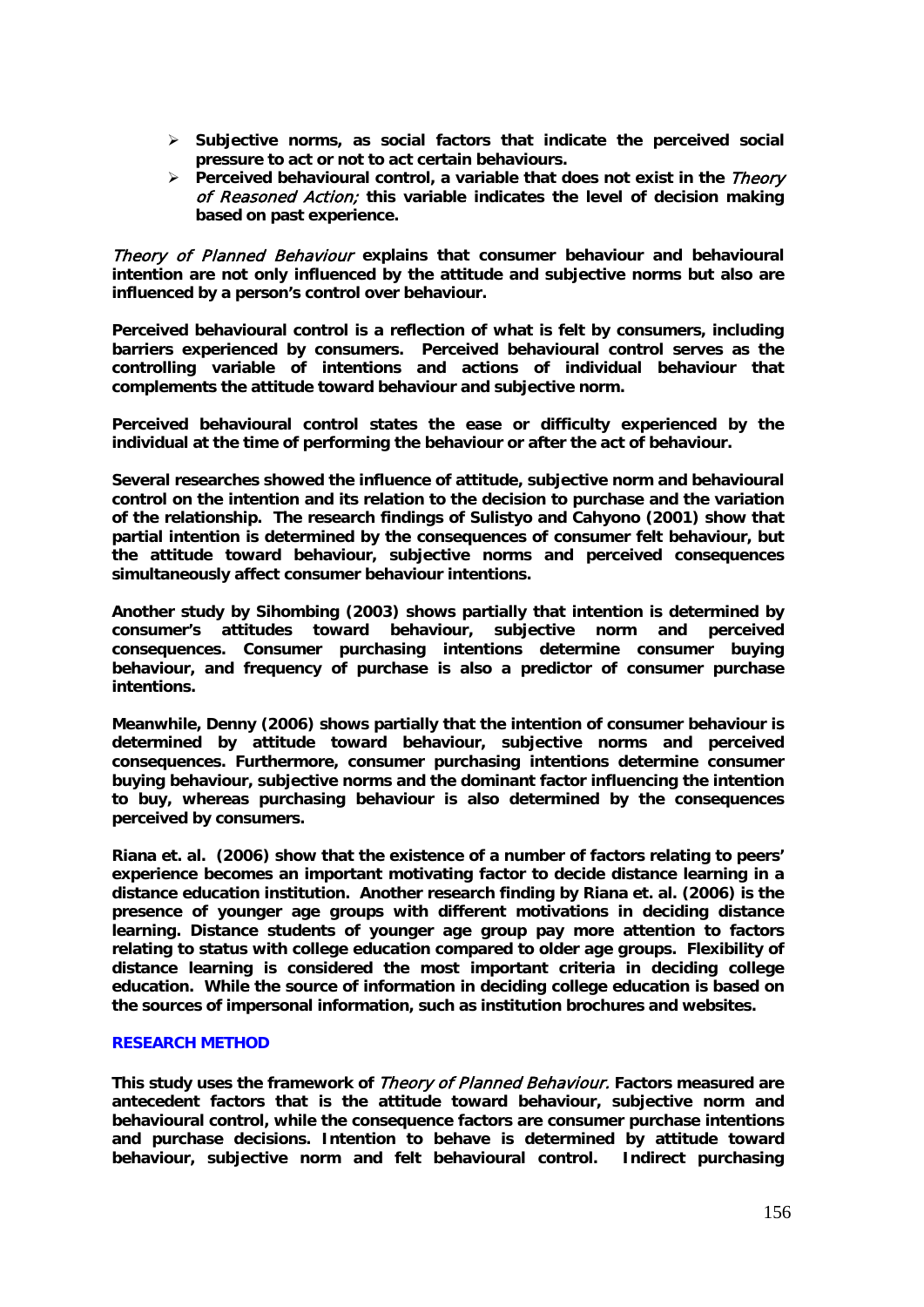**behaviour is also determined by the perceived behavioural control, and is directly determined by the intention to behave.** 

**Thus the hypotheses are as follows.** 

- **H1: Attitude toward behaviour, subjective norm and perceived behavioural control do not influence intentions of students' decision making in distance learning.**
- **H2: Perceived behavioural control does not influence the decision of studying at a distance.**
- **H3: Students' intention to choose distance study does not affect the decision of studying in a distance education institution.**

**As in the** Theory of Reasoned Action, **each of behavioural beliefs links the behaviour to particular results or other attributes, such as commitment to perform such behaviour. Subjective value of these results later contributes to variable attitude toward behaviour that is directly proportional to the strength of belief, namely the subjective probability that the execution of that behaviour will lead to the results in question. A questionnare was used to reveal students' attitude toward behaviour, subjective norm, perceived behavioural control, purchase intentions and purchase behaviour. Respondents were asked to rate the statement of confidence in their behaviour in 5 scale, from "strongly agree" (5) to "strongly disagree" (1).**

## **Attitude Toward Behaviour**

**The attitude toward behaviour is measured using specific questions about trust and evaluation of behaviour in choosing distance learning courses that give the attribute of** salient beliefs. **These attitudes are measured by the following indicators:** 

- **attitude toward the cost of distance education,**
- **attitude toward academic administration services in distance education,**
- **confidence in getting quality education,**
- **belief in the availability of learning support services throughout the learning process, and**
- **belief in continuing their studies without disturbing other activities or studying without leaving work.**

#### **Subjective Norm**

**Subjective norms are measured by specific questions about the normative beliefs and motivation by personal recommendation or reference groups to choose distance study. Subjective norms are measured by indicators:** 

- **motivation in itself,**
- **advice from family members (parents, brothers, sisters, spouse, and others),**
- **information from promotion or advertising (newspapers, TV, radio, leaflets, exhibition, etc.),**
- **advice from close friends (co-workers, friends, and others), and (5) advice from neighbours.**

# **Perceived Behavioural Control**

Perceived behavioural control is measured by specific questions about the *control* belief strength **and** control belief power **in choosing distance study. Perceived behavioural control is measured by the following indicators:** 

- **complete information about selecting distance learning courses,**
- **capability for independent study,**
- **availability of facilities and infrastructure in distance study,**
- **capability to manage time for independent study, and**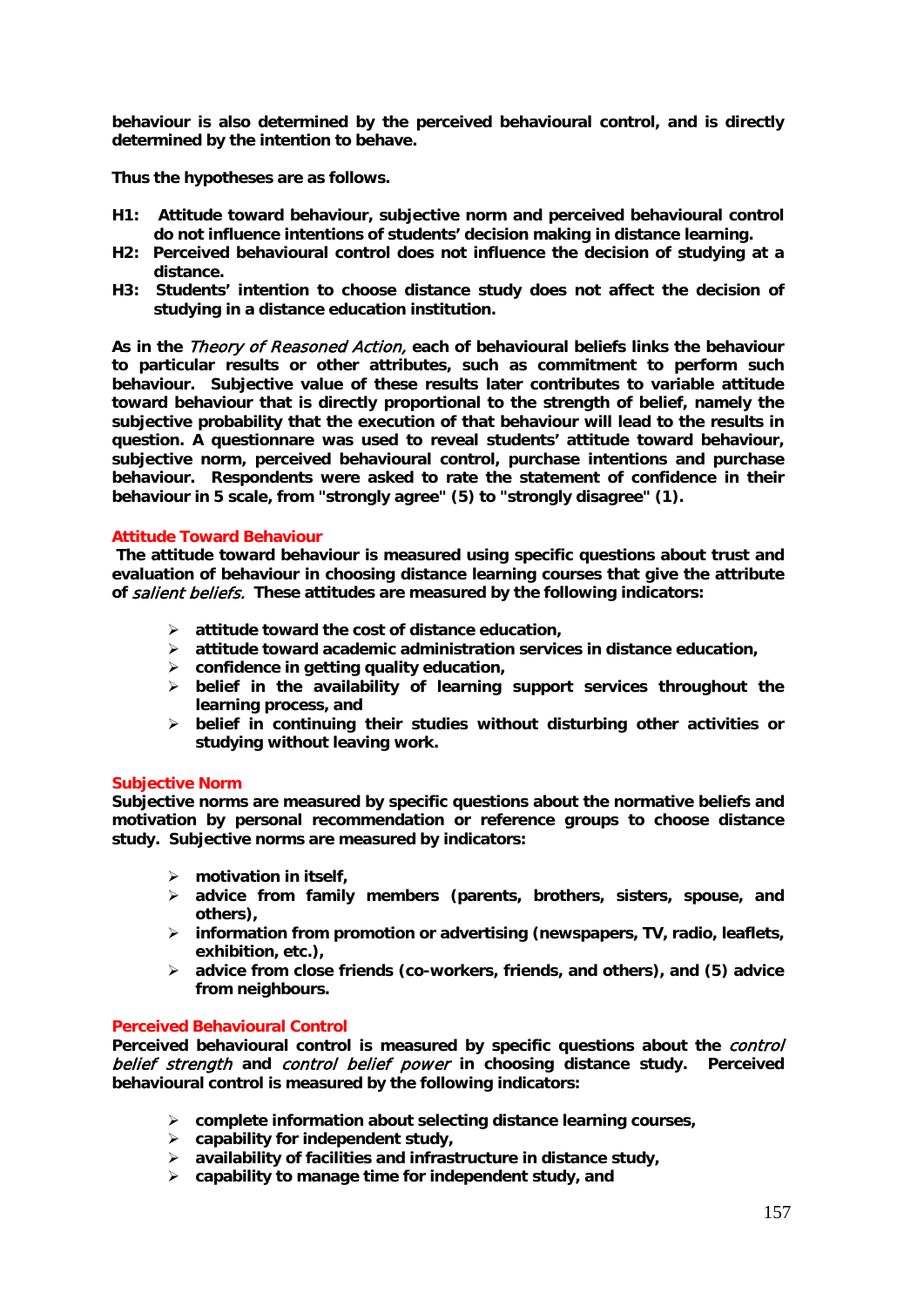**readiness and funding support.** 

# **Purchase Intention**

**Purchase intention is to what extent the buyer makes choice in distance study. Purchase intention is measured by indicators:** 

- **plan for distance study,**
- **possibility to decide distance study,**
- **efforts for distance study,**
- **immediate plan for distance study, and**
- **immediate intention to distance study (Dharmmesta, 1998).**

#### **Buying Behaviour**

**Buying behaviour is a specific action which decides choice in distance study. Purchasing decision is measured by indicators:** 

- **decision to choose distance study,**
- **performing initial registration,**
- **meeting the requirements to become a distance student, and**
- **action to re-register in the following semester until graduation (Dharmmesta, 1998).**

#### **Construction of Research Model**

**Structural relationship between the variables in this research is shown in the following model equations.**

Endogenous variable = Exogenous variable + error **Y1 = a + β1X1 + β2X2 + β3X3 + Z Y2 = a + β1Y1 + Z Y2 = a + β3X3 + Z**

**Description:** 

- **Y1 = Intention to choose distance study**
- **Y2 = Behaviour to choose distance study**
- **X1 = Attitude toward behaviour**
- **X2 = Subjective norm**

**X3 = Perceived behavioural control** 

**β =** Regression weight

**Z =** Disturbance term (confounding variables)

## **METHODS OF DATA COLLECTION AND ANALYSIS**

**The analysis used is the structural equation model (SEM), a statistical technique to build and test a statistical model, which is a comparative model of a causal relationship using the program AMOS 4.0. The research uses primary data, using a questionnaire. The questionnaire consists of 36 questions.** 

**Ensuring validity of instrument is done by using the Product Moment Correlation, involving 30 respondents. Using the** product moment **correlation, the results of item validity tests on attitude toward behaviour, subjective norm, perceived behavioural control, intention to select, and buying behaviour variable are greater than 0.5, and thus the instrument is valid for use in the research.**

**Population of this study was students of Universitas Terbuka (UT), Indonesia. Multistage random sampling techniques were used in which samples were taken**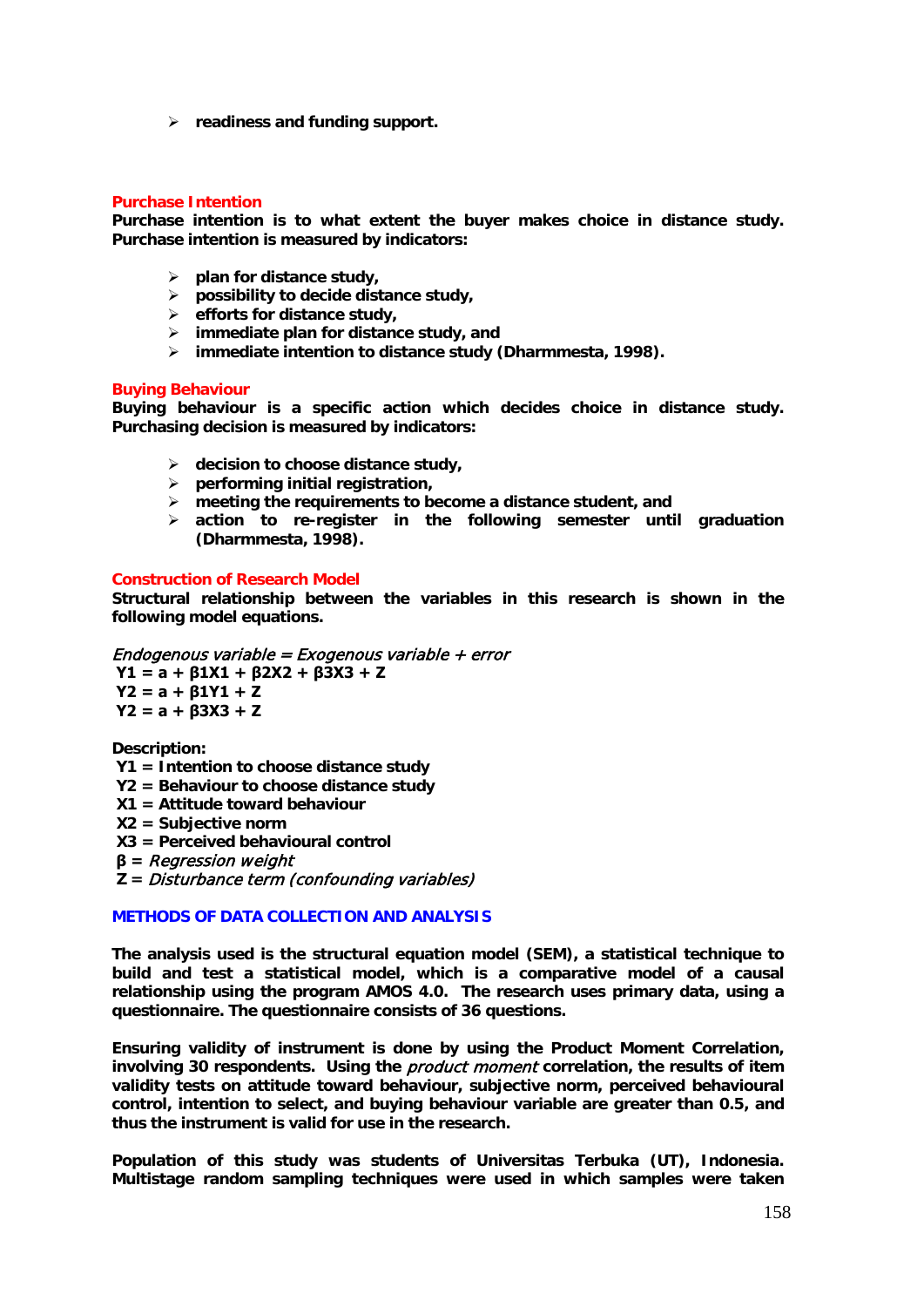**based on the address list of students, representing 3 Regional Offices of UT in small, medium and large size respectively.** 

**Data collection was conducted by distributing questionnaires to 250 students by post and online in 3 Regional Offices of Jakarta, Malang, and Kupang, and as many as 102 responses were processed.** Semi-structured **interviews were followed to identify and clarify the respondents' responses.**

## **RESULTS AND DISCUSSION**

## **Respondent Profile**

**In general, the respondents' profile in this research was 47% male and 53% female. The occupations of respondents were civil servants (30%), private sector employees (20%), and unemployed (26%). Respondents were from the UT 4 Faculties and Graduate Program, namely Faculty of Teacher Training and Educational Sciences (46%), followed by Graduate Program (27%), Faculty of Social and Political Sciences (12%), Faculty of Economics (11%), and Faculty of Mathematics and Natural Sciences (5%). Respondents came from Regional Offices of Malang (44%), Jakarta (42%), and Kupang (12%) respectively.** 

# **Test of Convergent Validity**

**The measurement of convergent validity is conducted using structural equation models. Data obtained from measurement of each variable model are used to determine the validity of each indicator. To be valid, each indicator has a value of**  critical ratio **greater than twice the standard error,** or **CR 2.SE (P =<0.05) (Ferdinand, 2002). The value of the regression weights showed that the value of**  critical ratio **is greater than twice the standard error**, **2.SE (P =CR <0.05), as seen in Table 1.**

| <b>Relationship between Variables</b> |        |                                          | <b>Estimate</b> | <b>SE</b> | <b>CR</b> | P   |
|---------------------------------------|--------|------------------------------------------|-----------------|-----------|-----------|-----|
| <b>X11</b>                            | П      | <b>Perceived behavioural</b><br>∣control | 1.000           |           |           |     |
| <b>X12</b>                            | П      | <b>Perceived behavioural</b><br>control  | 0.889           | .057      | 15.721    | *** |
| X13                                   | П      | <b>Perceived behavioural</b><br>control  | .999            | .064      | 15.647    | *** |
| <b>X14</b>                            | П      | <b>Perceived behavioural</b><br>control  | .729            | .046      | 15.893    | *** |
| <b>X15</b>                            | П      | <b>Perceived behavioural</b><br>control  | 1.000           |           |           |     |
| <b>X6</b>                             | П      | Subjective norm                          | 1.000           |           |           |     |
| X7                                    | $\Box$ | Subjective norm                          | .783            | .064      | 12.245    | *** |
| <b>X8</b>                             | П      | Subjective norm                          | 0.864           | .077      | 11.825    | *** |
| <b>X9</b>                             | П      | Subjective norm                          | 0.442           | .066      | 6.740     | *** |
| <b>X10</b>                            | H      | Subjective norm                          | .792            | .071      | 11.118    | *** |
| X <sub>1</sub>                        |        | <b>Attitude toward</b>                   | 1.000           |           |           |     |

#### **Table: 1 Convergent Validity Test Results**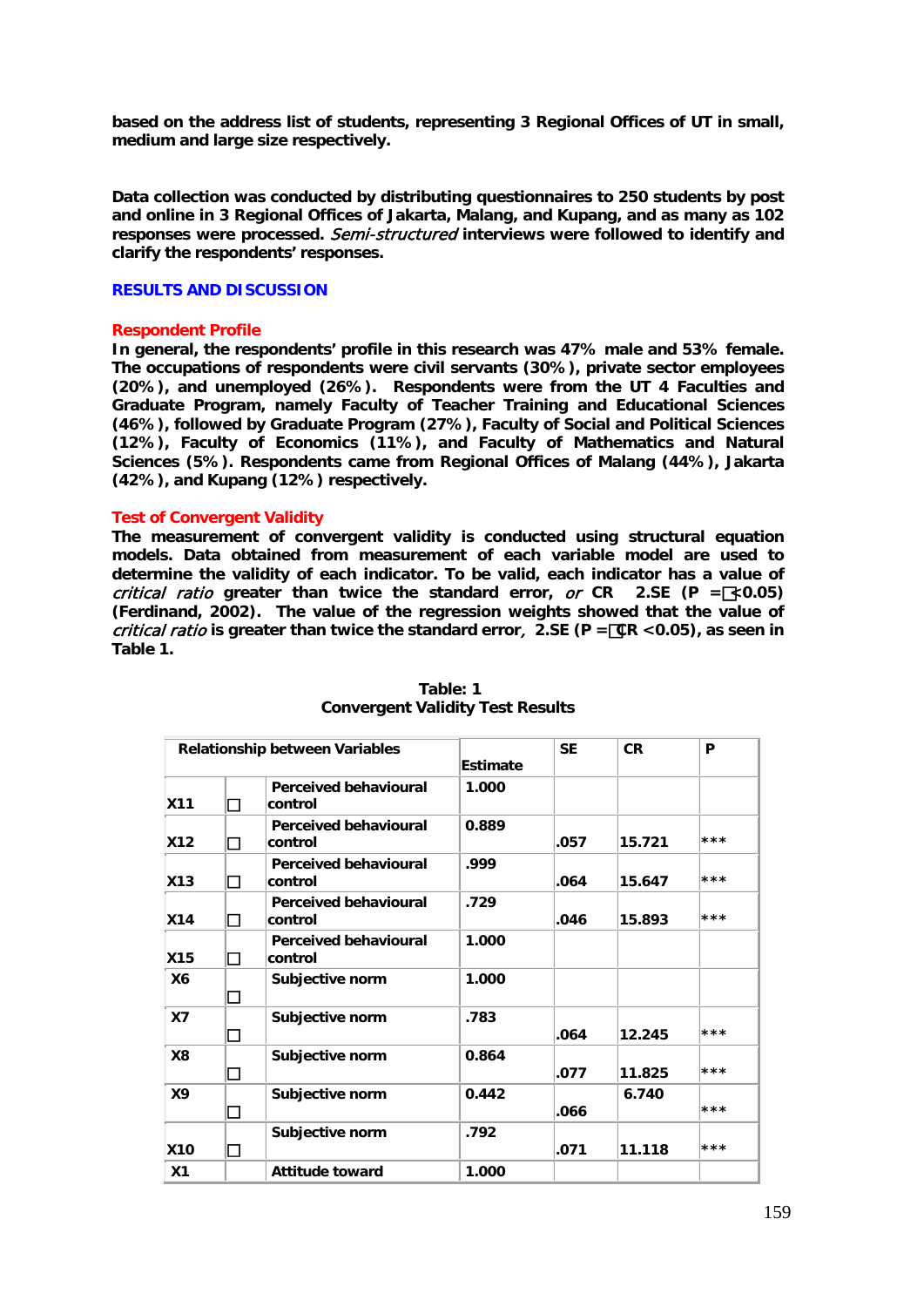|                | П             | behaviour                           |       |      |        |       |
|----------------|---------------|-------------------------------------|-------|------|--------|-------|
| X <sub>2</sub> | П             | <b>Attitude toward</b><br>behaviour | .583  | .060 | 9.677  |       |
| X <sub>3</sub> | П             | <b>Attitude toward</b><br>behaviour | .855  | .061 | 13.946 | ***   |
| X <sub>4</sub> | П             | <b>Attitude toward</b><br>behaviour | .638  | .052 | 12.201 | $***$ |
| X <sub>5</sub> | П             | <b>Attitude toward</b><br>behaviour | .471  | .069 | 6.063  | ***   |
| Y6             | П             | <b>Behaviour to choose</b><br>UT    | 1.122 | .109 | 10.307 | ***   |
| <b>Y7</b>      | n.            | <b>Behaviour to choose</b><br>UT    | 0.969 | .130 | 7.465  | ***   |
| Y8             | П             | <b>Behaviour to choose</b><br>UT    | .283  | .112 | 11.462 | ***   |
| Υ9             | $\mathcal{L}$ | <b>Behaviour to choose</b><br>UT    | 1.000 |      |        |       |
| Y <sub>1</sub> | П             | Intention to choose<br>UT           | 1.000 |      |        |       |
| <b>Y2</b>      | П             | Intention to choose<br>UT           | 1.286 | .100 | 12.876 | $***$ |
| Y3             | П             | Intention to choose<br>UT           | 1.454 | .116 | 12.552 | ***   |
| Y4             | П             | Intention to choose<br>UT           | .929  | .137 | 6.777  | ***   |
| <b>Y5</b>      |               | Intention to choose<br>UT           | .655  | .131 | 5.011  | ***   |

# **Suitability Test Model**

**In this study, the model was first tested through conformance test models. Test results and the suitability of the model estimate of value can be seen in Figure: 2, indicating visible structural relationship of each construct.**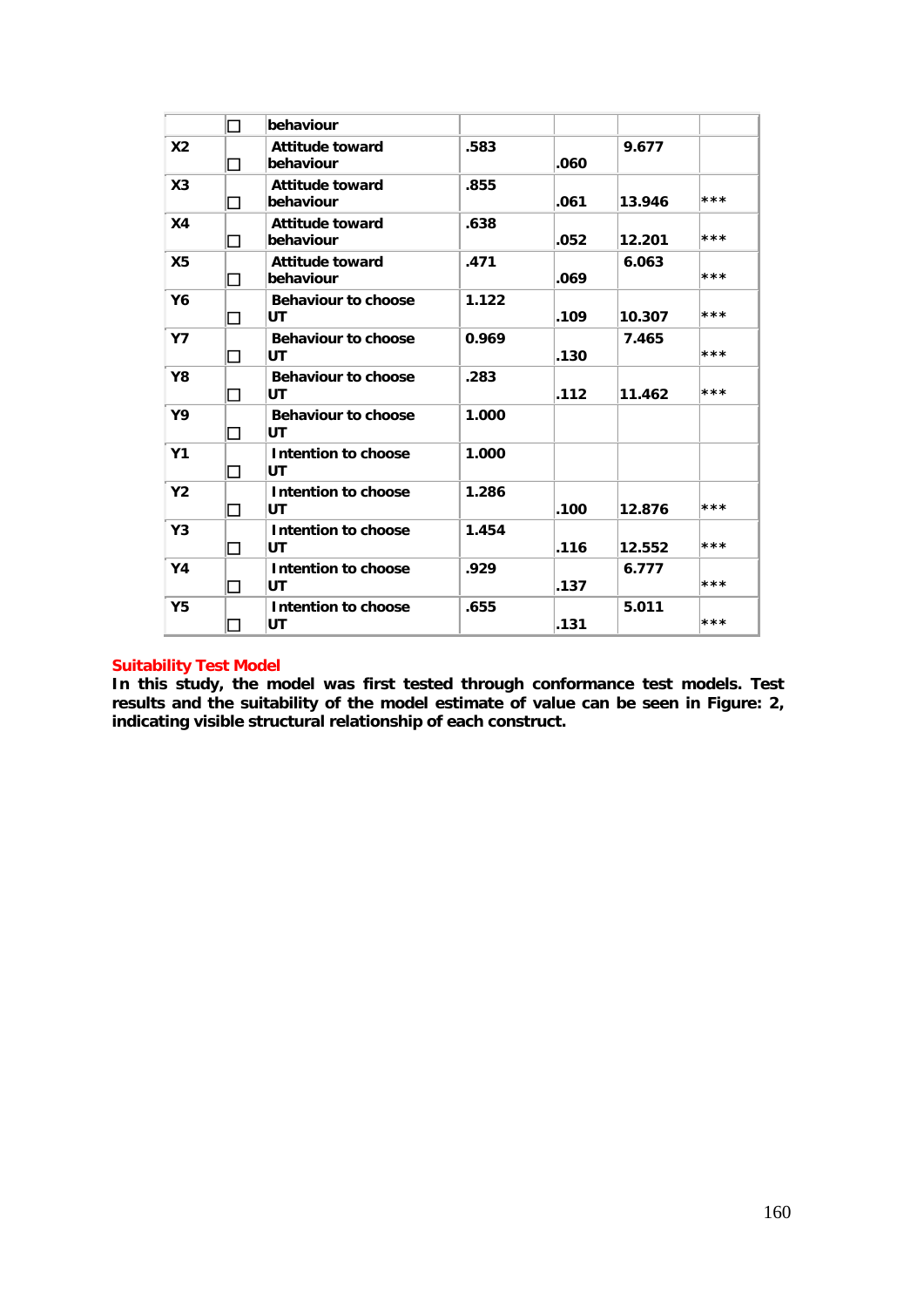

## **Figure: 2 Structural Relations Model Clause**

# **Where:**

- **X1 = Attitude toward cost of education**
- **X2 = Attitude toward academic administration services**
- **X3 = Confidence in getting quality education**
- **X4 = Confidence in getting SV**
- **X5 = Confidence in continuing studies without being disturbed by the otheractivities** 
	- **(learning while working)**
- **X6 = Self-motivation**
- **X7 = Advice from family members (parents, brothers, sisters, spouse, and others)**
- **X8 = Information through promotion/advertisement (newspapers, TV, radio, leaflets, exhibitions, etc)**
- **X9 = Advice from close friends (co-workers, friends, and others)**
- **X10 = Advice from close neighbours**
- **X11 = Having complete information for selecting distance courses**
- **X12 = Having ability to learn independently**
- **X13 = Availability of infrastructure and learning facilities**
- **X14 = Ability to allocate time for independent study**
- **X15 = Readiness and financial support**
- **Y1 = Having a plan for distance study**
- **Y2 = Likelihood to decide distance study**
- **Y3 = Efforts for distance study**
- **Y4 = Having a plan for distance study immediately**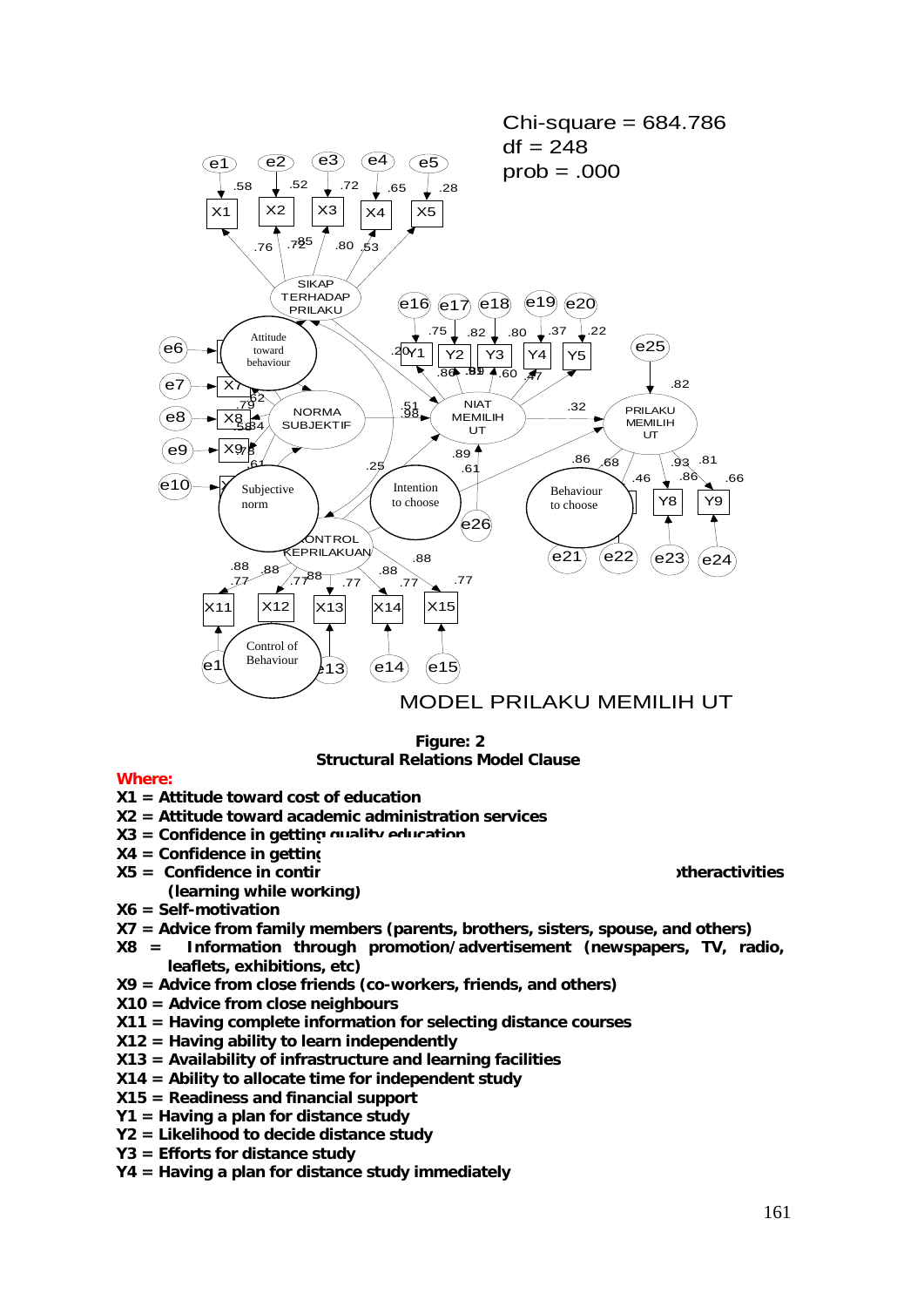- **Y5 = Intention for distance study immediately**
- **Y6 = Having decision to choose distance study**
- **Y7 = Perform initial registration**
- **Y8 = Action to meet requirements for distance study**
- **Y9 = Action to do re-registration for the following semester(s) in distance study up to graduation**

**e1…n = Estimate** 

**Students' intention to choose distance study is expected to contribute to behaviour to choose. Attitude toward behaviour, subjective norm and the control of behaviour contribute to intention of the students to choose. Control of behaviour also contributes directly to the behaviour to choose distance study.** 

**Attitude toward behaviour is manifest variables measured by proxy of attitude toward cost of education (X1), attitude toward academic administrative services (X2), confidence in getting quality education (X3), confidence in the availability of learning support services throughout the learning process (X4), and confidence in continuing studies without being disturbed by other activities or learning while working (X5). Subjective norm was measured with a proxy of self motivation (X6), advice from family members (X7), information from promotion/advertisement (X8), advice from close friends (X9), and advice from close neighbours (X10).**

| <b>Index</b>                                                                                      | <b>Critical Value</b><br>(Cut of Value) | <b>Result</b> | <b>Evaluation</b><br>Model        |  |
|---------------------------------------------------------------------------------------------------|-----------------------------------------|---------------|-----------------------------------|--|
| <b>Chi-Square</b>                                                                                 | Approaching 0                           | 684.786       | <b>Marginal</b>                   |  |
| <b>Significant Probability</b>                                                                    | > 0.05                                  | 0.000         | <b>Marginal</b>                   |  |
| <b>RMSEA (The Root Mean Square)</b><br><b>Error of Approximation)</b>                             | 0.08                                    | 0.08          | A Very Good<br>Fit<br>(very good) |  |
| <b>GFI (Goodness of Fit Index)</b>                                                                | > 0.90                                  | 0.821         | fit<br><b>Better</b><br>(good)    |  |
| (Adjusted Goodness of Fit<br><b>AGFI</b><br>Index)                                                | > 0.90                                  | 0.744         | fit<br><b>Better</b><br>(good)    |  |
| <b>CMIN/DF (Minimum Sample)</b><br><b>Discrepancy Function Divided</b><br>with Degree of Freedom) | < 3.00                                  | 1.794         | A Very Good<br>Fit<br>(very good) |  |
| <b>TLI (Tucker Lewis Index)</b>                                                                   | > 0.90                                  | 0.784         | fit<br><b>Better</b><br>(good)    |  |
| <b>CFI (Comparative Fit Index)</b>                                                                | > 0.90                                  | 0.841         | fit<br><b>Better</b><br>(good)    |  |

| Table: 2                                                      |
|---------------------------------------------------------------|
| Results Suitability Model (Goodness of Fit) Measurement Model |

**Control of behaviour is manifest variables measured on the basis of having complete information for selecting distance learning courses (X11), having ability to learn independently (X12), availability of infrastructure and facilities (X13), ability to allocate time for independent learning (X14), and readiness and financial support (X15). Purchase intention or intention to choose distance study was measured by proxy of having a plan for distance study (Y1); likelihood to decide distance study (Y2), efforts to distance study (Y3), having immediate plan for distance study (Y4), and intention to distance study immediately (Y5).** 

**Behaviour to choose was measured by proxy of having decision to choose distance study (Y6), perform initial registration (Y7), action to meet requirements for distance study (Y8), and action do re-registration for the following semesters up to graduation**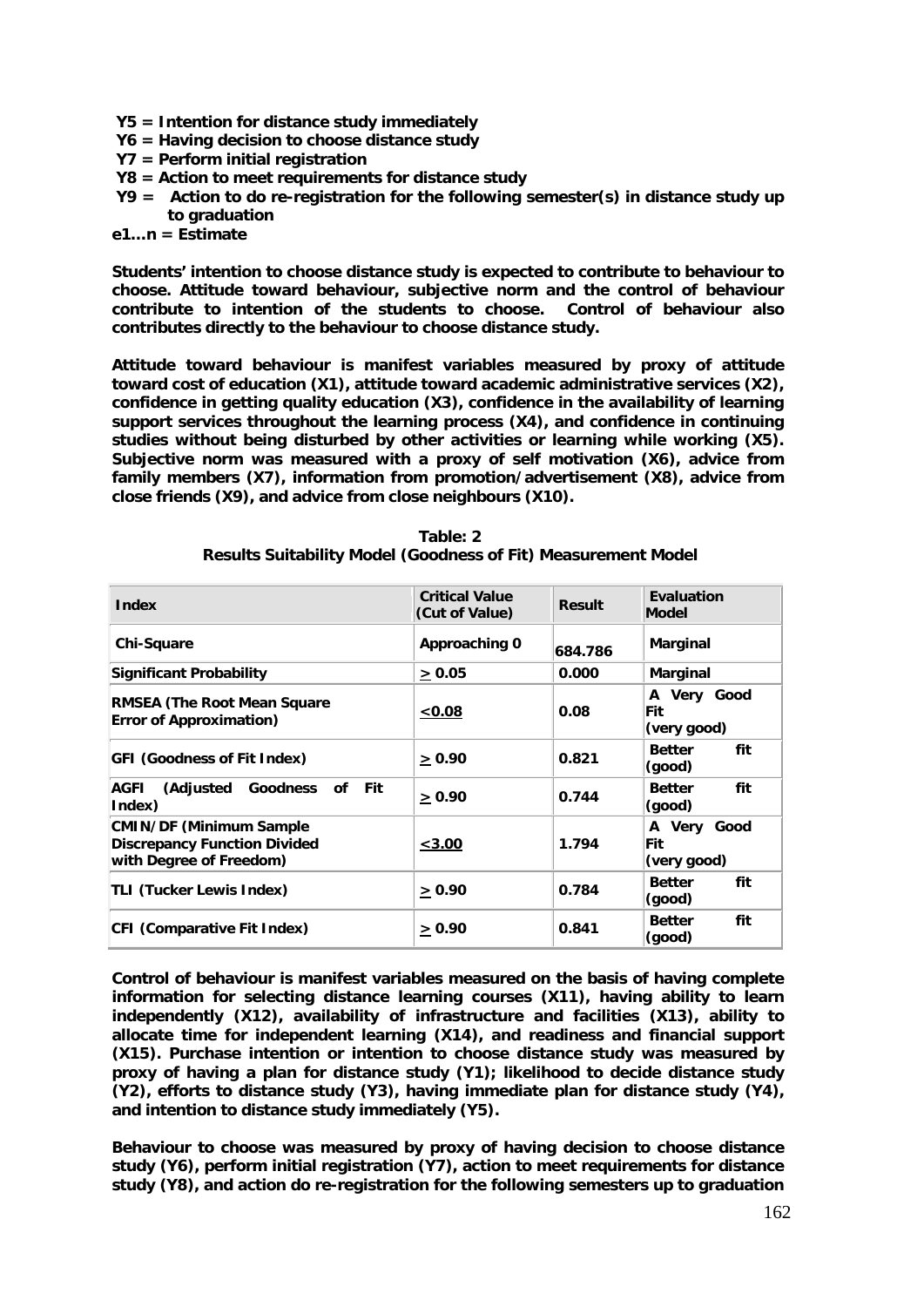**(Y8). Model evaluation is conducted using goodness of fit and statistical tests. In the structural equation model, there is no single statistical tool to measure or test the model hypothesis; rather it uses various statistical tools, namely: Chi-Square, CMIN/DF, GFI, AGFI, RMSEA, TLI, and CFI. Detail suitability test results of the models are described in the following table and explanation.** 

#### **Chi-square**

**One method of measuring the overall fit is the likelihood ratio of chi-square statistics. The tested model is considered good when the value of Chi-Square is low. The lower the value of Chi-Square the better model based on the probability with the cut of value for P> 0.05 or P> 0.10 (Ferdinand, 2000). In this study, Chi-Square value is obtained at 684.786 with p = 0.000, meaning that the probability value <0.04, so this model is categorized as lack of fit (marginal) in terms of likelihood ratio chi-square statistics.**

# **RMSEA (The Root Mean Square Error of Approximation)**

**RMSEA is another testing test to indicate the goodness of fit that can be expected when the model is estimated in the population (Ferdinand, 2000). RMSEA value of less than or equal to 0.08 is an accepted index of the model which shows a close fit of the model based on the degrees of freedom (Ferdinand, 2000). In this study, the RMSEA value of 0.08, this means a very good fit.** 

GFI (Goodness of Fit Index**). GFI is a non-statistical measure which has a range of values between 0 (poor fit) to 1.0 (perfect fit). High scores in this index shows a better fit, and a very good model has the value greater than or equal to 0.90. The GFI value in this study is 0.821, which is in the marginal category, but can be included in the better fit model.**

#### **AGFI (Adjusted Goodness of Fit Index)**

**The recommended level of acceptance is when AGFI has a value greater than 0.90. The AGFI value in this study is 0.744, which is marginal, since only nearly 0.90, and can be categorised as better fit.**

CMIN/DF (Minimum Sample Discrepancy Function Divided with Degree of Freedom). **CMIN/DF is one indicator to measure the level of fit of a model (Ferdinand, 2000.55), or the Chi-Square relative, that is Chi-Square statistics divided by DF. Chi-Square value relative to less than 2.0 or less than 3.0 is indicative of acceptable fit between model and data. The CMIND/DF value of the model in this research is at 1.794, which is considered as very good fit.** 

#### **TLI (Tucker Lewis Index)**

**TLI is an alternative incremental fit index that compares a tested model against the baseline model (Ferdinand, 2000). The TLI value greater than 0.95 indicates a very good fit. The TLI value in this research is 0.784, which means better fit.** 

#### CFI (Comparative Fit Index)

**The value of this index is within the range of 0 (poor fit) to 1.0 (perfect fit), in which the value of more or equal to 0.95 indicates the highest level of concordance (a very good fit) (Ferdinand, 2000). The CFI value in this study 0.841 is marginal or is included better fit.**

**Based on the results of suitability analysis, it can be seen that the proposed model can be said to be fit (RMSEA, GFI, AGFI, CMIND/DF, TLI and CFI), because the test results meet the requirements of the reference values of the structural equation models. The results of suitability tests indicates that it is a good model, with the value of p-value Chi-Square was 0.000 <0.05. Test suitability of the model showed that the model is worth further analysis. The overall conclusion that can be drawn is**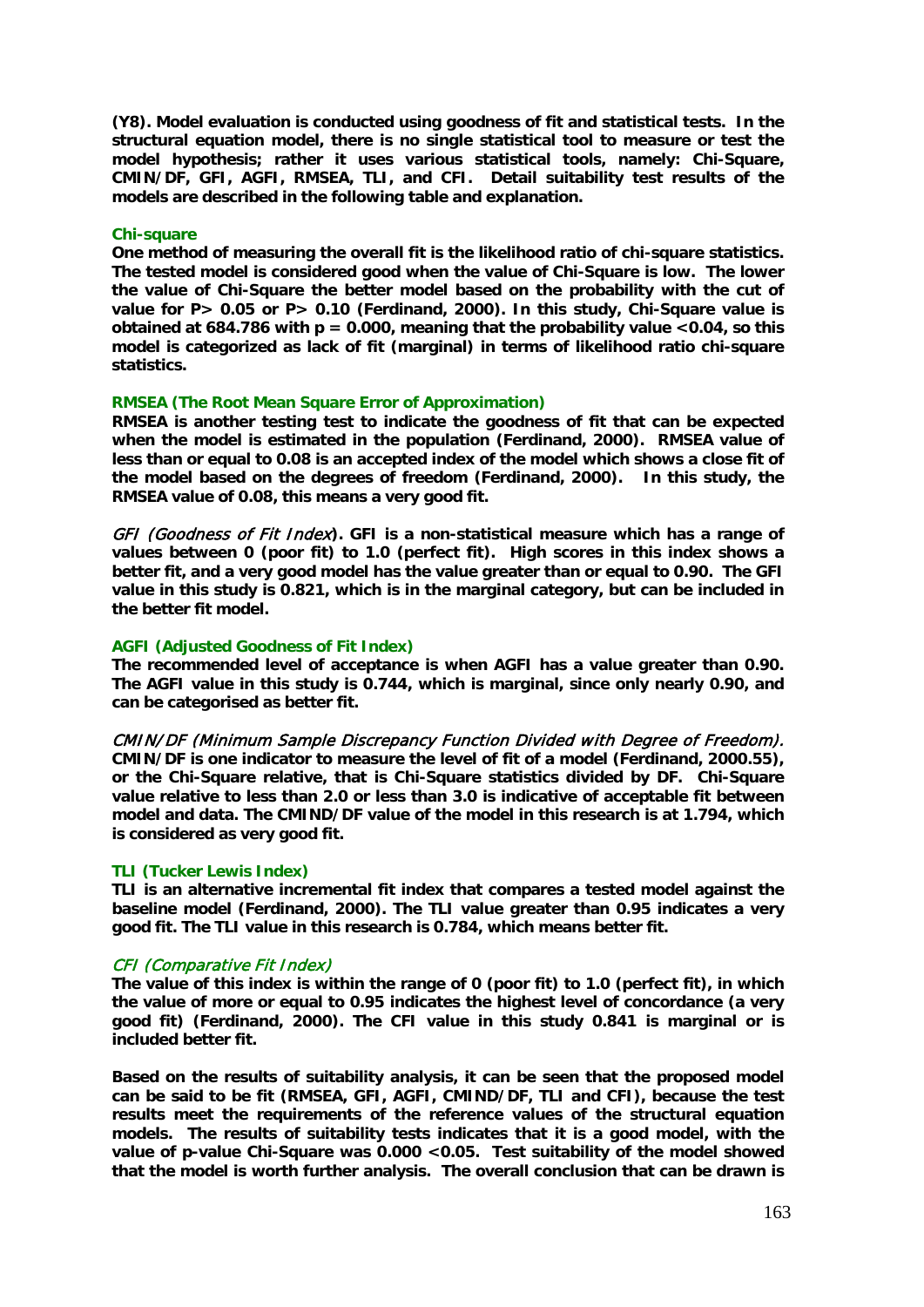**c**onfirmatory factor analysis **measurement model above shows that the model is acceptable and can produce good confirmation of the dimensions of factors and causal relationships among factors.** 

# **Causality Test Model**

**Using the statistical program AMOS 7.0, analysis and calculation of regression weight results among latent variables were done and to refer to as the estimated** loading factors or lambda value.

**Besides the degree of freedom (DF) of CR values or t-count can also be known. Based on the significance of the t-count with a probability value (p) = 0.05, the yield of causality test regression models can be seen in Table 3.** 

**Table: 3** 

| Variable                                   |   |                                  | <b>Hypoth</b><br>esis | <b>CR</b> | P     | <b>Information</b> |
|--------------------------------------------|---|----------------------------------|-----------------------|-----------|-------|--------------------|
| Attitude toward<br>behaviour               |   | Intention to<br>choose UT        | H1a                   | 0181      | 0.857 | Accepted           |
| Subjective norm                            | П | Intention to<br>choose UT        | H <sub>1</sub> b      | 1.722     | 0004  | <b>Denied</b>      |
| Perceived<br>behavioural<br>control        |   | Intention to<br>choose UT        | H <sub>1</sub> c      | 0.341     | 0.733 | <b>Be Accepted</b> |
| Intention to<br><b>Choose UT</b>           |   | <b>Behaviour to</b><br>choose UT | H <sub>3</sub>        | 1.807     | 0002  | <b>Denied</b>      |
| <b>Perceived</b><br>behavioural<br>control |   | <b>Behaviour to</b><br>choose UT | H <sub>2</sub>        | 3.391     | $***$ | <b>Denied</b>      |

**Regression Weights Causality Test Evaluation**

# **Hypothesis Testing**

Test of hypothesis 1a: There is no relationship between dimension of attitude toward behaviour and intention to choose distance study.

**Attitude toward behaviour variables do not affect intention to choose distance study significantly because of the significance of the t-count (0.857) is greater than the probability value> 0.05. It is also found out that with 5% significance level and degrees of freedom of 248, it is obtained the t-table value of ± 1.645. The value of**  critical ratio **or t-count results of the AMOS 4 is 0.181 smaller than the t-table value, therefore H1a is accepted on alpha = 5%, which means that attitude has no significant impact on intention to choose distance study.**

# Test of hypothesis 1b: There is no relationship between dimension of subjective norm and intention to choose distance study.

**Subjective norm variables affect intention to choose distance study significantly at the significance level of t-count 0.004 which is smaller than the probability value >0.05. It is also found out with 5% significance level and degrees of freedom 248; it is obtained the value of ± t-table 1.645. The value of** critical ratio **or t-count result of the AMOS 4 is 1.722, or greater than the value of t-table, so H1b is rejected at alpha =5%, which means that subjective norm significantly influences the intention to choose distance study.**

# Test of hypothesis 1c: There is no relationship between dimension of perceived behavioural control and intention to choose distance study.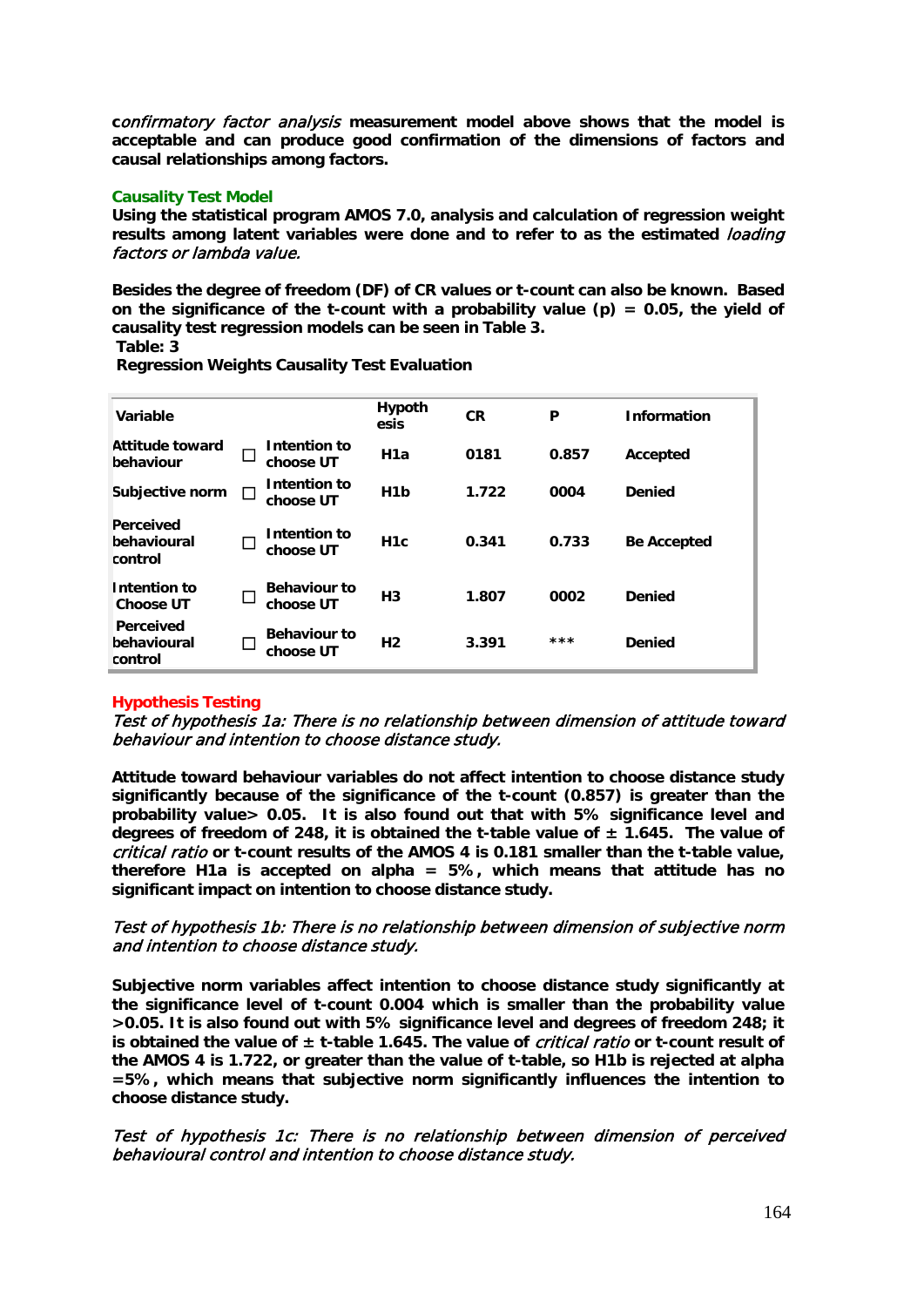**Behavioural control variables did not affect intention to choose distance study significantly because of the significance of the t-count (0.733), which is greater than the probability value > 0.05. It is also found out that with the significance level 5% and degrees of freedom 248, it is obtained the value of t-table ± 1.645. The value of**  critical ratio **or t-count results of the AMOS 4 is 0.341, or smaller than the value of ttable. So H1c is accepted at alpha = 5%, which means that perceived behavioural control did not significantly influence intention to choose distance study.**

# Test of hypothesis 2: There is no relationship between perceived control behaviour and behaviour in choosing distance study.

**Behavioural control variables affected behaviour in choosing distance study significantly because the significance of the t-count (0.000) is smaller than the probability value > 0.05. It is also found out that with the 5% significance level and degrees of freedom 248, the value of t-table ± 1.645 is obtained. The value of** critical ratio **or t-count results of the AMOS 4 is 3.391, or greater than the price of t-table. The H2 is rejected at alpha = 5%, which means that perceived behavioural control of students had significant influence on the behaviour to choose distance study.** 

# Test of hypothesis 3: There is no relationship between intention to choose distance study and behaviour in choosing distance study.

**Intention to choose distance study variable affected behaviour in choosing distance study significantly because of the significance of the t-count (0.002), which is smaller than the probability value > 0.05. It was also found out that with 5% significance level and degrees of freedom 248, the value of t-table ± 1.645 is obtained. The value of** critical ratio **or t-count results of the AMOS 4 is 1.807, or greater than the price of t-table. So H1b is rejected at alpha = 5%, which means that the intention of choosing distance study significantly influence the behaviour in choosing distance study.**

#### **Summary of Findings**

# It is found that there is causal relationship among variables of student behaviour in choosing distance study, with explanation follow:

- **Relationship between subjective norm and intention to choose distance study is linear. Students are interested to choose distance study because of their own interests, advice from family members, information obtained from promotion/ advertisement, advice from close friends and neighbours. These variables influence intention to choose distance study reflected on planning for distance study, continuing study at a distance, making effort to attend distance study, planning to enrol in distance study, and having intention to distance study.**
- **Relationship between perceived behavioural control and behaviour in choosing distance study is proportional. Behaviour in choosing distance study is influenced by variables such as information to choose distance study, independent learning ability, infrastructure and facilities to support learning process, time allocation ability, readiness for funding. These variables affect the behaviour in choosing distance study with confidence, paying registration fees, meeting the requirements as distance students, and continuously re-registering in the following semesters.**
- **Intention to choose distance study is proportional to behaviour in choosing distance study, with influencing variables include plans for distance study, willingness to continue distance study, effort in distance study, plan to register in distance study, and intention to distance study. These variables influence the behaviour of students in choosing distance study confidently so that students pay registration fees, meet requirements as distance students, and continue re-registration in the following semesters.**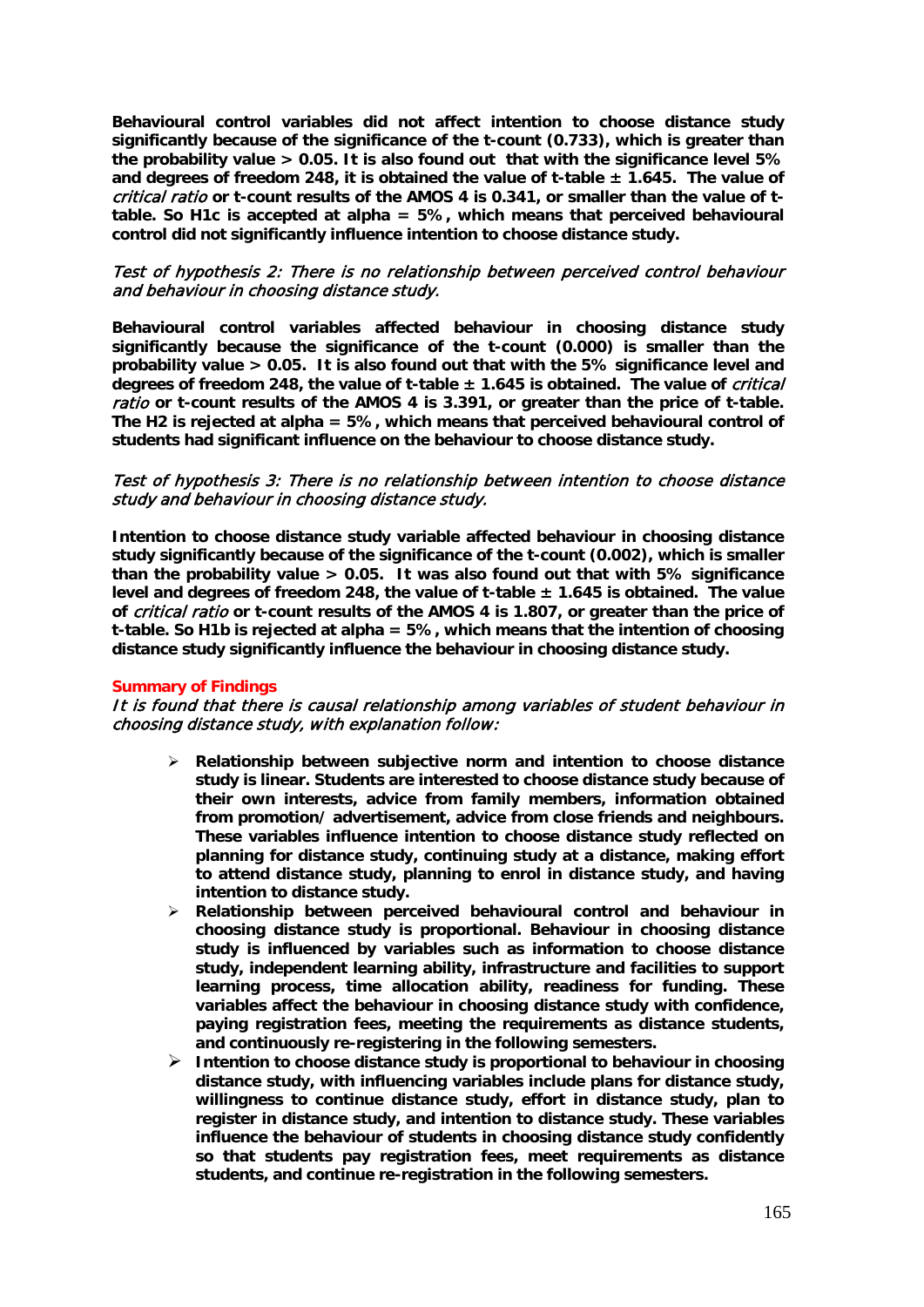There is no causal relationship among variables of student behaviour in choosing distance study. **The attitude toward behaviour variables, namely affordable tuition fees of distance study, flexible learning system, access to quality education, support services for workplace learning, do not have influence on intention to choose distance study. The perceived behavioural control variables , i.e., information to choose distance study, ability to learn independently, availability of infrastructure and facilities to support learning process, ability to allocate time, and availability of funds, do not affect intention to choose distance study.** 

## **CONCLUSIONS**

**Several conclusions can be drawn as the following. Subjective norm affects the intention of students to choose distance study. This may indicate that the subjective norm factor becomes an important incentive for the students to intend to choose distance study. The intention to choose distance study also affects the students' behaviour in choosing distance study. Intention can be viewed as a determinant variable for the actual behaviour, that is, the stronger the intention to behave, the greater the predictive success of buying behaviour. Perceived behavioural control affects the behaviour in choosing distance study. Attitude and behavioural control did not have influence on students' intention in choosing distance study. A distance education institution needs to consider the behaviour of students in choosing distance study in its marketing strategy, particularly addressing the subjective norm through a** below the line **strategy focused on the establishment of the study groups. Such groups will provide benefits, especially in creating** word of mouth **on distance study.** Word of mouth **is effective because the recommendations from a trusted source can directly affect a person's decision to select a product or service. This is due to the subjective norms that affect the intention to choose distance study is influenced by nearby sources such as family members and friends.**

**Viewed from the role of intention to choose distance study, a distance education institution needs to establish the image of quality provision of flexible higher education accessible by students. In terms of behavioural control that influences the behaviour in choosing distance study, a distance education institution should be able to convince the clients of quality services. Distance students must be well informed about the requirements of distance study, which relies on independent learning. Distance students must also be informed about the availability of infrastructure and facilities to support distance learning.**

# **BIODATA and CONTACT ADDRESSES of AUTHORS**



**Maya MARIA has professional experience in distance education since 1999. She is now lecturer in marketing management and Secretary of the Department of Management, Faculty of Economics, Universitas Terbuka, Indonesia. She holds a Bachelor of Economics from Universitas Islam Indonesia, and a Master of Management from Universitas Gajah Mada, Indonesia. Her research interest is in marketing managem**ent, **consumer behaviour, online learning, and development of entrepreneurial university.**

**Maya MARIA Universitas Terbuka Faculty of Economics Jalan Cabe Raya, Pamulang Tangerang Selatan 15418, INDONESIA Tel: +62 21 7490941, extension 2108 Fax: +62 21 7434491 Email: [maya@mail.ut.ac.id](mailto:maya@mail.ut.ac.id)**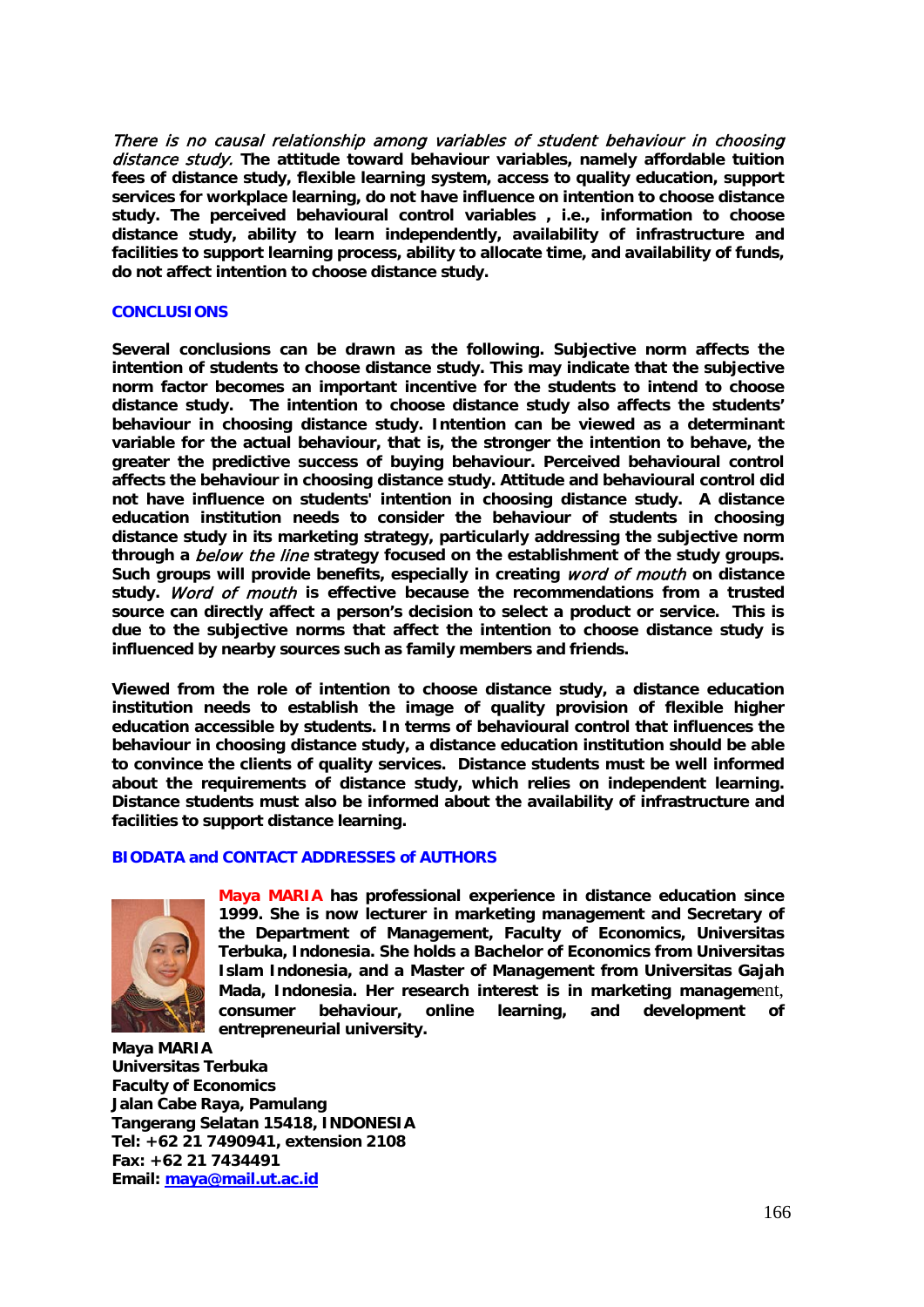

**Aminudin ZUHAIRI has lived all his professional life in a large distance education system in Indonesia since 1985. He has served in various positions at Universitas Terbuka, Indonesia, including Assistant to the Rector (2001-2003) and Head of Quality Assurance Centre (2003-2008). He is now senior lecturer in distance education and Head of Institute of Learning Materials Development, Examination, and** 

**Information System (2008-2012) at Universitas Terbuka, Indonesia. He holds a Bachelor of Education from a Teacher's College, IKIP Semarang, Indonesia; a Master of Education from Simon Fraser University, Canada; a Doctor of Philosophy from University of New England, Australia; and a Graduate Certificate from University of Twente, Netherlands. His research interest is in distance learning and higher education.**

# **Aminudin ZUHAIRI**

**Universitas Terbuka Institute of Learning Materials Development, Examination, and Information System Jalan Cabe Raya, Pamulang Tangerang Selatan 15418, INDONESIA Tel: +62 21 7490941, extension 1214 Fax: +62 21 7403585 Email: [aminz@mail.ut.ac.id](mailto:aminz@mail.ut.ac.id)**



**Kurnia Endah RIANA has professional experience in distance education since 1999. She is now lecturer in strategic management in the Faculty of Economics, and Assistant to Vice Rector Administration and Finance at Universitas Terbuka, Indonesia. She holds a Bachelor of Economics from Universitas Sebelas Maret, Indonesia and a Master of Commerce from Curtin University of Technology, Australia. Her research interest is in strategic management, consumer behaviour, online learning, and development of entrepreneurial university.**

**Kurnia Endah RIANA Universitas Terbuka Faculty of Economics Jalan Cabe Raya, Pamulang Tangerang Selatan 15418, INDONESIA Tel: +62 21 7490941, extension 1113 Fax: +62 21 7403595 Email: [riana@mail.ut.ac.id](mailto:riana@mail.ut.ac.id)**



**Ginta GINTING has professional experience in distance education since 1986. She is now senior lecturer in marketing management in the Faculty of Economics, Universitas Terbuka, Indonesia. She is also currently a doctoral candidate in marketing management at Universitas Pajajaran, Indonesia. She holds a Bachelor of Economics from Universitas Brawijaya, Indonesia and a Master of Business Administration from Edith Cowan University, Australia. Her research interest is in marketing management, consumer behaviour, and** 

**online learning.**

**Ginta GINTING Universitas Terbuka Faculty of Economics Jalan Cabe Raya, Pamulang Tangerang Selatan 15418, INDONESIA Tel: +62 21 7490941, extension 2108 Fax: +62 21 7434491 Email: [ginta@mail.ut.ac.id](mailto:ginta@mail.ut.ac.id)**